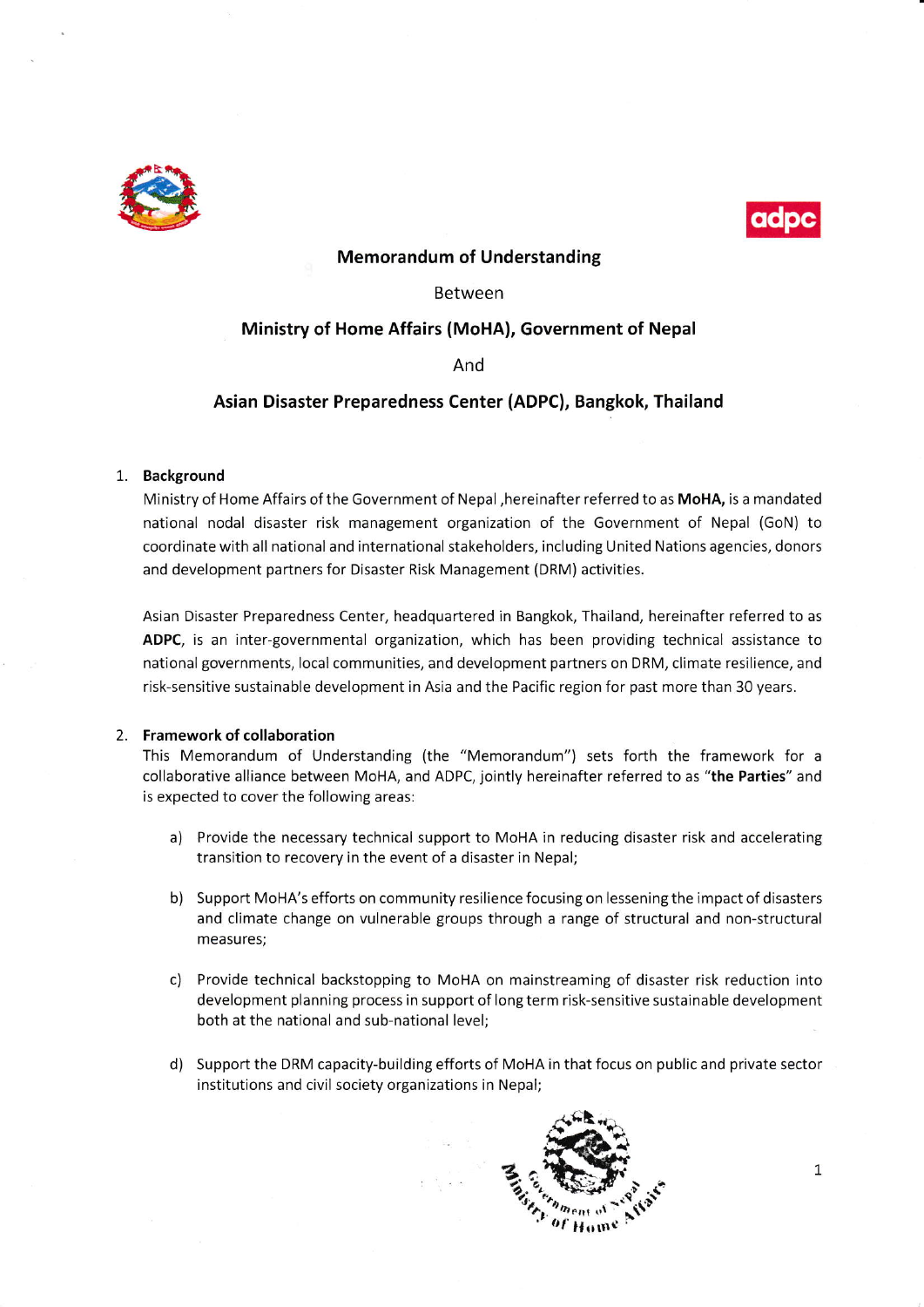- e) Support sharing of knowledge, expertise, and existing networks of both institutions for the implementation of the Sendai Framework for Disaster Risk Reduction (SFDRR), the Sustainable Development Goals (SDGs) and other relevant global frameworks in Nepal; and
- f) Facilitate MoHA's contribution to regional DRM efforts through the Regional Consultative Committee on Disaster Management (RCC) mechanism that seeks to promote the sharing of lessons learnt and best practices in Asia and the Pacific region.

## 3. ldentified actions for implementation

Under the framework for collaboration of the Memorandum, specific initiatives have been identified for implementation between MoHA and ADPC and they are: "Organization of the 14<sup>th</sup> Meeting of the Regional Consultative Committee on Disaster Management (RCC)", "Cooperation on the Program Strengthening Capacity of Government and Local Humanitarian Organizations on Preparedness for Emergency Response in Asia", and "Building Resilience through lnclusive and Climate-Adaptive Disaster Risk Reduction in Asia-Pacific". The details will be worked out by the identified focal points ofthe two institutions.

## 4. Limitations of the Memorandum

This Memorandum does not constitute any commitment by MoHA and ADPC to provide support for financing of any individual activity or project not specified in specific project agreements with their work programs that could be annexed to this Memorandum during its period of validity. MoHA and ADPC will each retain full discretion as to whether to provide support for work programs, in accordance with their own policies and procedures. Any sharing of information between the Parties shall be subject to their respective policies on the disclosure of information.

## 5. Disputes, controversies and claims

ln case of a dispute, controversy, or claim between the Parties arising out of or relating to this Memorandum or an agreement for any activity undertaken pursuant thereto, the Parties shall attempt to reach an amicable resolution in good faith.

## 6. Relationships between the Parties

For legal purposes, nothing in this Memorandum shall be construed as creating a joint venture, an agency relationship or a legal partnership between MoHA and ADPC. Each Party will conserve its own legal status.

# 7. Assignment

No Party shall have the right to assign or in any way transfer any of its right or obligation under this Memorandum to any other person without obtaining the written consent of the other Party.

# 8. Effects, duration, modification and termination

This Memorandum shall enter into force on the date of its signature by both Parties and remain valid for a period of five (5) years. Any Party may terminate this Memorandum upon not less than 90-day prior notice to the other Party. Notwithstanding such notice of termination, the terms of this Memorandum shall remain in effect until such other work programs entered into under this Memorandum shall have



 $\overline{2}$